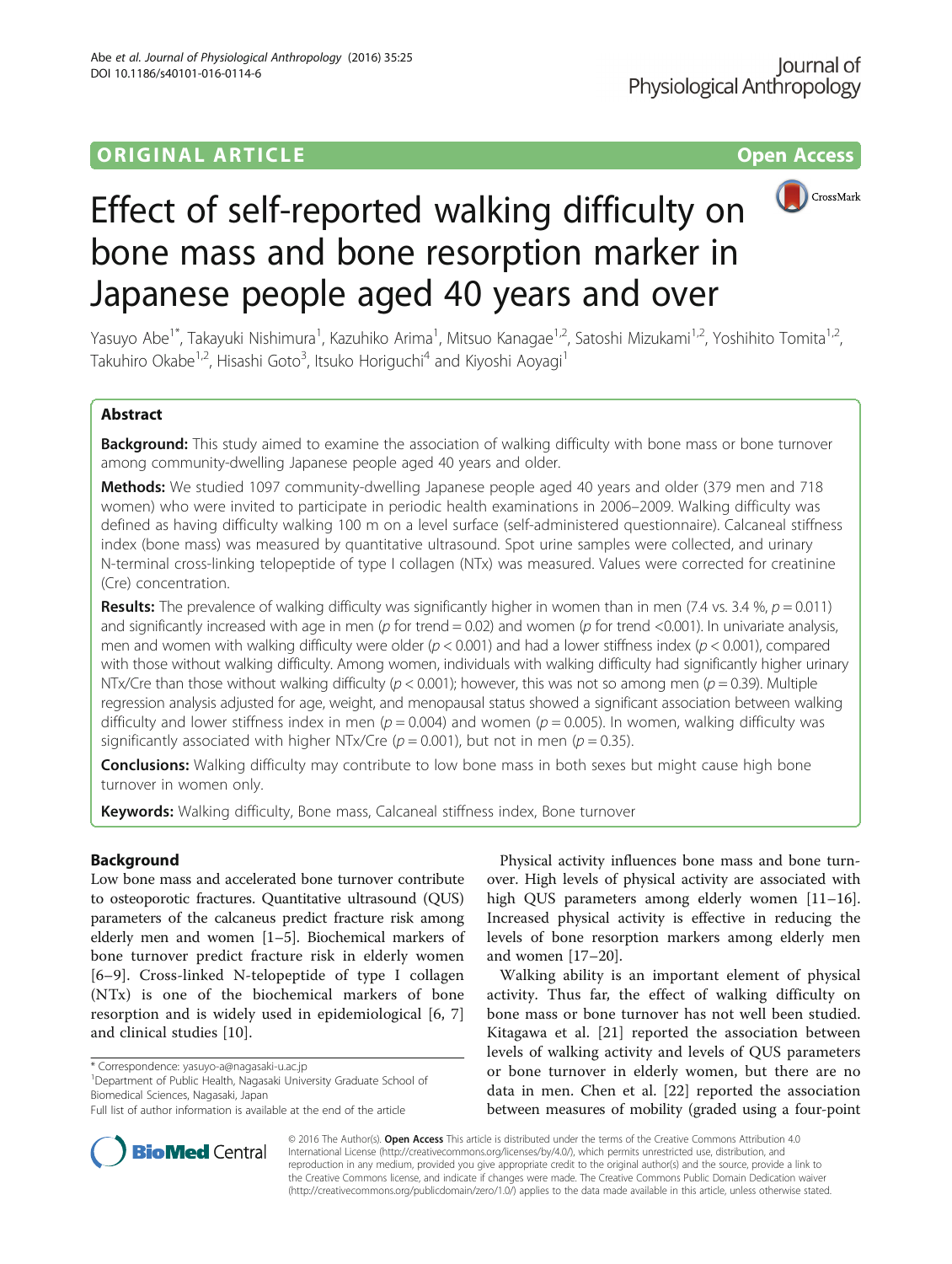scale as follows: walks unaided, uses stick, uses frame, needs wheelchair) and bone turnover markers among older people in residential care facilities, but results were not shown separately for men and women.

The self-reported walking difficulty assessed by asking people if they have any difficulty walking 100 m on a level surface [\[23\]](#page-3-0) is considered to detect moderate immobility [\[24](#page-3-0)]. This simple and easy to apply question has been applied in many aging studies [\[23](#page-3-0), [25](#page-3-0), [26](#page-3-0)]. It would be necessary to examine the association of walking difficulty with bone health status in order to evaluate their physiological adaptations to moderate immobility.

The purpose of this study was to assess the association of walking difficulty (chronic immobility) with bone mass and bone turnover among community-dwelling Japanese men and women aged 40 years and older.

#### Methods

Subjects were community-dwelling people aged 40 years and older at Nagasaki Prefecture, Japan, who were invited to participate in periodic health examinations in 2006– 2009. A total of 1097 people (379 men and 718 women) participated in the study. Subjects were asked if they had difficulty walking 100 m on a level surface (walking difficulty). Calcaneal stiffness index (bone mass) was measured using a Lunar Achilles device (GE Lunar Corp., Madison, WI). Spot urine samples (8:00–10:00 am) were collected. Urinary N-terminal cross-linking telopeptide of type I collagen (NTx), a marker of bone resorption, was measured using an enzyme immunoassay. Values were corrected for creatinine (Cre) concentration. Height (m) and weight (kg) were measured with light clothing and without shoes, and body mass index (BMI) was calculated as weight (kg)/height $^2$  (m<sup>2</sup>).

Written informed consent was obtained from all the subjects prior to the study. The ethics committee of Nagasaki University Graduate School of Biomedical Sciences approved the study.

#### Statistical analysis

The student  $t$  test was used to determine the significance of differences between subjects with and without walking difficulty. Cochran-Armitage trend test was used to evaluate differences in the prevalence of walking difficulty among age groups (40–49, 50–59, 60–69, 70–79, and 80 and over). Because urinary NTx/Cre had a skewed distribution, logarithmic transformation was performed for the analysis. Student's  $t$  test was used to examine the difference in variables between individuals with and without walking difficulty. Multiple linear regression analysis was used to explore the effects of walking difficulty on calcaneal stiffness index or urinary NTx/Cre, adjusting for age, weight, and menopausal status. Data were analyzed

using the Statistical Analysis System Version 9.2. (SAS Institute Inc. Cary, NC).

#### Results

Table 1 shows characteristics of subjects. Mean age (SD) was 65.6 (9.8) years in men and 65.0 (9.6) years in women. The prevalence of walking difficulty was significantly higher in women than in men  $(7.4 \text{ vs. } 3.4 \text{ %}, p = 0.011)$ .

Table [2](#page-2-0) shows prevalence of walking difficulty by age groups. The prevalence of walking difficulty significantly increased with age both in men ( $p$  for trend = 0.02) and in women ( $p$  for trend <0.001).

In univariate analysis, men and women with walking difficulty were significantly older ( $p = 0.0008$  in men,  $p < 0.0001$ in women) and had a significantly lower calcaneal stiffness index ( $p = 0.0006$  in men,  $p < 0.0001$  in women) compared with those without walking difficulty (Table [3\)](#page-2-0). Among women, individuals with walking difficulty had significantly higher urinary NTx/Cre than those without walking difficulty ( $p < 0.0001$ ), but no significant association was observed among men ( $p = 0.39$ ).

Multiple linear regression analysis adjusted for age, weight, and menopausal status showed a significant association between walking difficulty and lower calcaneal stiffness index in men ( $p = 0.004$ ) and women ( $p = 0.005$ ) (Table [4\)](#page-2-0). In women, walking difficulty was significantly associated with higher NTx/Cre  $(p = 0.001)$ , but not in men ( $p = 0.35$ ).

#### **Discussion**

We showed that walking difficulty (having difficulty walking 100 m on a level surface) was associated with a lower calcaneal stiffness index (bone mass) in both sexes and with higher NTx/Cre (bone resorption) only in women. Bone metabolism status might differ between men and women. To the best of our knowledge, this is the first

| Table 1 Characteristics of study subjects |
|-------------------------------------------|
|-------------------------------------------|

|                                        | Men $(n = 379)$ | Women $(n = 718)$ |
|----------------------------------------|-----------------|-------------------|
|                                        | Mean (SD)       | Mean (SD)         |
| Age (years)                            | 65.6(9.8)       | 65.0 (9.6)        |
| Weight (kg)                            | 62.7(9.1)       | 52.6(8.4)         |
| Height (cm)                            | 162.9(6.1)      | 150.7 (6.0)       |
| Body mass index ( $\text{kg/m}^2$ )    | 23.6(2.9)       | 23.1(3.4)         |
| Calcaneal stiffness index              | 86.5 (17.4)     | 69.9 (12.3)       |
| Urinary NTx/Cre<br>(nmol BCE/mmol-CRE) | 36.2 (16.9)     | 56.6 (26.8)       |
|                                        | Number (%)      | Number (%)        |
| Walking difficulty                     | 13(3.5)         | 53 $(7.4)$ *      |
| Postmenopausal                         |                 | 655 (91.2)        |

NTx N-terminal cross-linking telopeptide of type I collagen, Cre creatinine, BCE bone collagen equivalents

 $*p = 0.011$  vs. men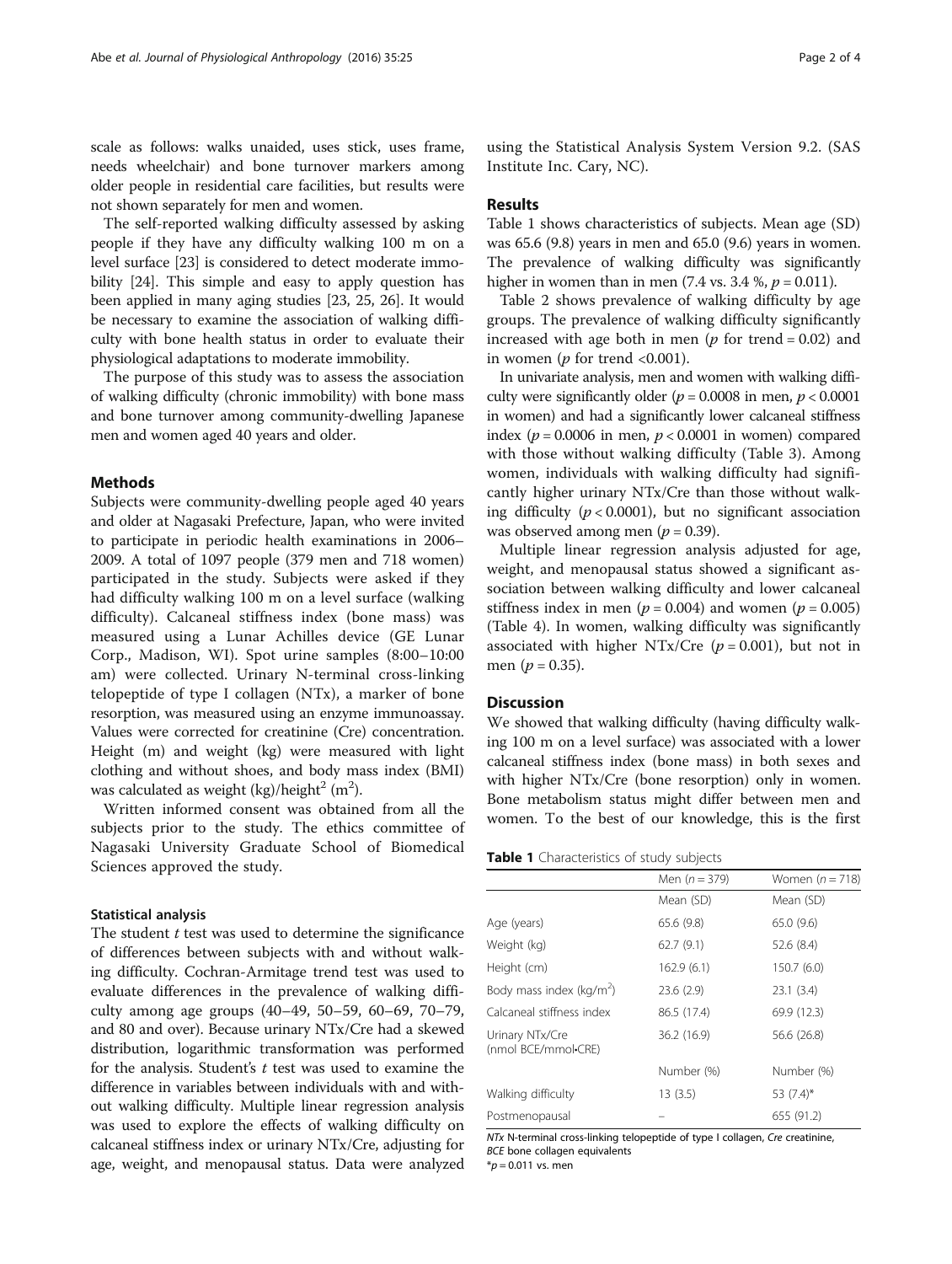<span id="page-2-0"></span>Table 2 Prevalence of walking difficulty by age group

| Age (years) 40-49 50-59 60-69 70-79 |       |                                                           | 80 and<br>over | p for<br>trend <sup>ª</sup> |
|-------------------------------------|-------|-----------------------------------------------------------|----------------|-----------------------------|
|                                     | Men   |                                                           |                |                             |
|                                     |       | $(n = 24)$ $(n = 70)$ $(n = 139)$ $(n = 119)$ $(n = 27)$  |                |                             |
|                                     |       | $0(0.0)$ $2(2.9)$ $2(1.4)$ $6(5.0)$ $3(11.1)$ 0.02        |                |                             |
|                                     | Women |                                                           |                |                             |
|                                     |       | $(n = 54)$ $(n = 146)$ $(n = 274)$ $(n = 213)$ $(n = 31)$ |                |                             |
|                                     |       | $0(0.0)$ 3 (2.1) 18 (6.6) 24 (11.3) 8 (25.8) < 0.0001     |                |                             |
| Values are number (%)               |       |                                                           |                |                             |

<sup>a</sup>Cochran-Armitage trend test

study to examine the association of walking difficulty (chronic immobility) with bone resorption markers separately for men and women.

Physical activity contributes to high QUS parameters [[1](#page-3-0)–[5\]](#page-3-0). Kitagawa et al. [[21\]](#page-3-0) showed that number of daily walking steps was positively associated with QUS parameters (speed of sound, broadband ultrasound attenuation, or stiffness index) among postmenopausal Japanese women. Sun et al. [\[27\]](#page-3-0) showed that gait parameters were associated with calcaneal stiffness index among community-dwelling Japanese elderly women. We showed a significant association between walking difficulty and lower calcaneal stiffness index in both sexes, suggesting that chronic moderate immobility may influence low bone mass in men and women.

Chronic immobility could markedly affect bone metabolism in elderly people [\[28\]](#page-3-0). Sorva et al. [[28](#page-3-0)] found that serum carboxyterminal cross-linked telepeptide of type I

Table 3 Comparison of variables between subjects with and without walking difficulty

|                                   | With        | Without     | $p^{\rm a}$ |
|-----------------------------------|-------------|-------------|-------------|
|                                   | Men         |             |             |
|                                   | $(n = 13)$  | $(n = 366)$ |             |
| Age (years)                       | 72.6 (9.0)  | 65.4 (9.7)  | 0.0008      |
| Weight (kg)                       | 62.0 (9.6)  | 62.7(9.1)   | 0.78        |
| Body mass index ( $kg/m2$ )       | 24.2 (3.6)  | 23.6(2.9)   | 0.41        |
| Calcaneal stiffness index         | 70.2 (13.4) | 87.1 (17.3) | 0.0006      |
| Log (NTx/Cre) (nmol BCE/mmol•CRE) | 3.6(0.53)   | 3.5(0.43)   | 0.39        |
|                                   | Women       |             |             |
|                                   | $(n=53)$    | $(n = 665)$ |             |
| Age (years)                       | 72.1 (8.1)  | 64.4 (9.5)  | < 0.0001    |
| Weight                            | 51.9 (8.9)  | 52.7 (8.4)  | 0.53        |
| Body mass index ( $kg/m2$ )       | 24.0 (3.5)  | 23.1(3.4)   | 0.07        |
| Calcaneal stiffness index         | 60.0 (13.1) | 70.7 (14.1) | < 0.0001    |
| Log (NTx/Cre) (nmol BCE/mmol•CRE) | 4.2(0.48)   | 3.9(0.48)   | < 0.0001    |

NTx N-terminal cross-linking telopeptide of type I collagen, Cre creatinine, BCE bone collagen equivalents

 $a_t$  test

Table 4 Association of walking difficulty to calcaneal stiffness index or urinary NTx/Cre: results of multiple regression analysis adjusting for age, weight, and menopausal status

| Outcome                   | Estimate | Standard error | р     |
|---------------------------|----------|----------------|-------|
| Men                       |          |                |       |
| Calcaneal stiffness index | $-13.7$  | 4.7            | 0.004 |
| Log (NTx/Cre)             | 0.11     | 0.12           | 0.35  |
| Women                     |          |                |       |
| Calcaneal stiffness index | $-4.7$   | 17             | 0.005 |
| Log (NTx/Cre)             | 0.22     | 0.07           | 0.001 |

NTx N-terminal cross-linking telopeptide of type I collagen, Cre creatinine

collagen, a bone resorption marker, was elevated in bedridden elderly subjects. Bischoff et al. [\[29](#page-3-0)] found that among residents of a long-stay geriatric ward, more immobile subjects had significantly higher excretion rates for urinary deoxypyridinoline, a bone resorption marker. On the other hand, Chen et al. [\[22](#page-3-0)] found that in elderly men and women living in residential aged care facilities, ageand gender-adjusted levels of serum carboxyterminal telopeptide of type I collagen, a bone resorption marker, were significantly higher in men and women with poorer mobility, but no significant association was found after further adjustment for weight, parathyroid hormone, and other covariates. Thus, the relationship between chronic immobility and bone resorption markers is controversial. Furthermore, few studies have assessed men separately, and the effect of relatively moderate immobility on bone resorption markers has not yet been determined. Further study is needed to elucidate the effect of moderate immobility on bone resorption markers, considering possible differences between men and women.

This study has several limitations. First, because this study was conducted in a cross-sectional setting, these results do not show a causal relationship. Longitudinal studies are required to confirm whether changes in QUS parameters and NTx levels are affected by walking difficulty. Second, study participants were mobile enough to attend the examination site, contributing to selection bias. Third, potential confounders that can affect immobility and increased bone resorption, such as lifestyle factors (smoking, alcohol consumption, and exercise), vitamin D deficiency, low calcium intake, secondary hyperparathyroidism, current medications, years after menopause, and renal insufficiency [[22](#page-3-0)], were not available in this study.

In conclusion, walking difficulty may contribute to low bone mass in both sexes but might cause high bone turnover only in women. Our findings suggest that chronic immobility is an important factor contributing to the low bone mass and high bone turnover especially in women. Studies of bone mass and biochemical markers of bone turnover in various at-risk populations should also consider the influence of mobility.